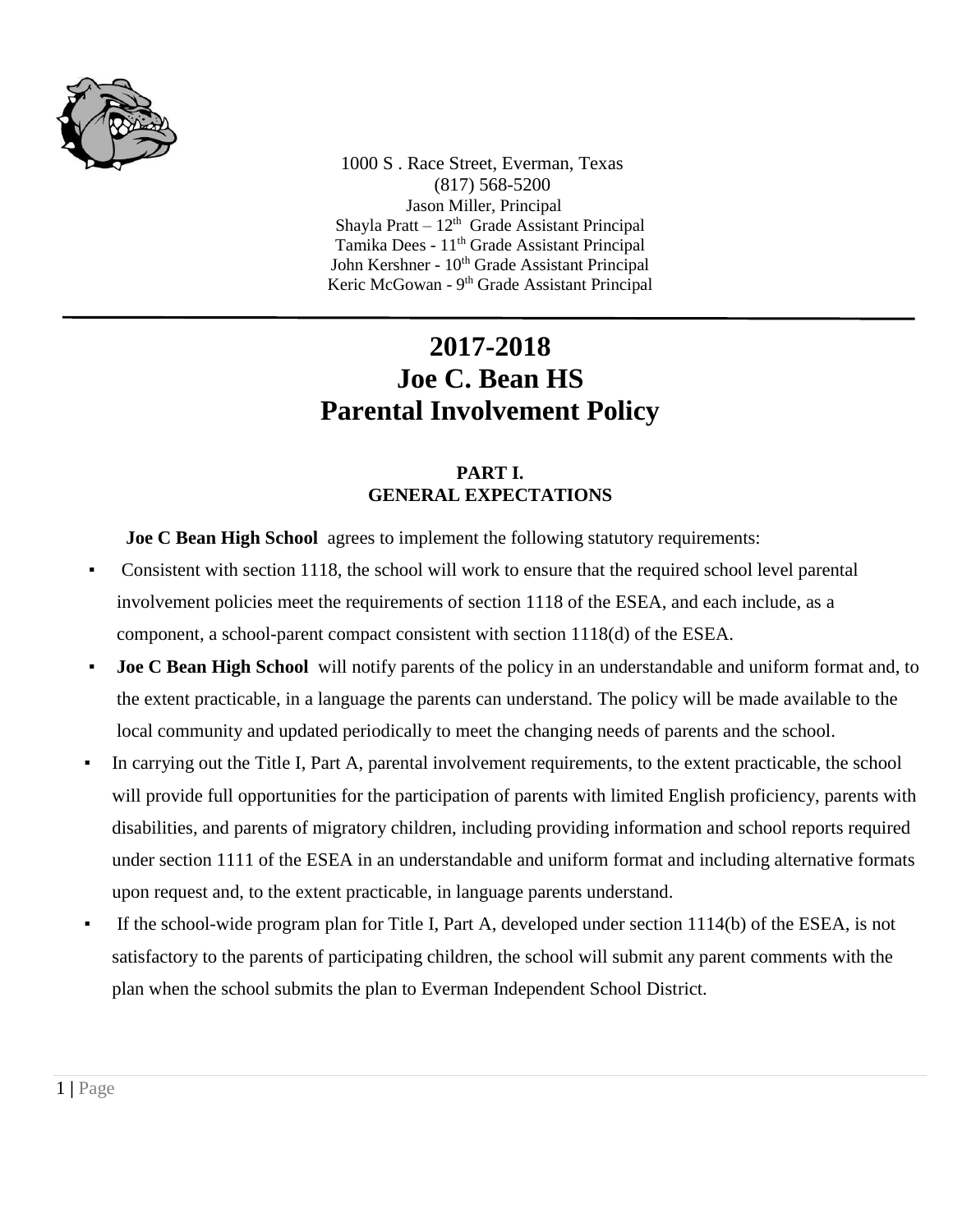- **Joe C Bean High School** will involve the parents of children served in Title I, Part A schools in decisions about how the 1 percent of Title I, Part A funds reserved for parental involvement is spent, and will ensure that not less than 95 percent of the 1 percent reserved goes directly to the schools.
- The school will build its own and the parent's capacity for strong parental involvement, in order to ensure effective involvement of parents and to support a partnership among the school, parents, and the community to improve student academic achievement.
- **Joe C Bean High School** will provide other reasonable support for parental involvement activities under section 1118 of the ESEA as the parents may request.
- The school will be governed by the following statutory definition of parental involvement, and will carry out programs, activities, and procedures in accordance with the following definition:

*Parental involvement means the participation of parents in regular, two-way, and meaningful communication involving student academic learning and other school activities, including ensuring— (A) parents play a vital role in supporting their child's learning;*

*(B) parents are encouraged to be actively involved in their child's education at school;*

*(C) parents are partners in their child's education and are included, as appropriate, in decision-making and on advisory committees to assist in the education of their child;*

*(D carrying out of other activities, such as those described in section 1118 of the ESEA.*

## **PART II.**

## **DESCRIPTION OF HOW JOE C BEAN HIGH SCHOOL WILL IMPLEMENT THE REQUIREMENTS**

1. **Joe C Bean High School will** take the following actions to **involve parents in the joint development** of its school parental involvement plan:

- ✓ *Post Parental Involvement Policy on the website*
- ✓ *Hold monthly Site Based Decision Making Committee Meetings*
- ✓ *Provide Communication via Campus Website Email, Phone, and Flyer about Meetings*

2. **Joe C Bean High School will** take the following actions to **involve parents in the process** of **school review and improvement** under section 1116 of the ESEA:

2 **|** Page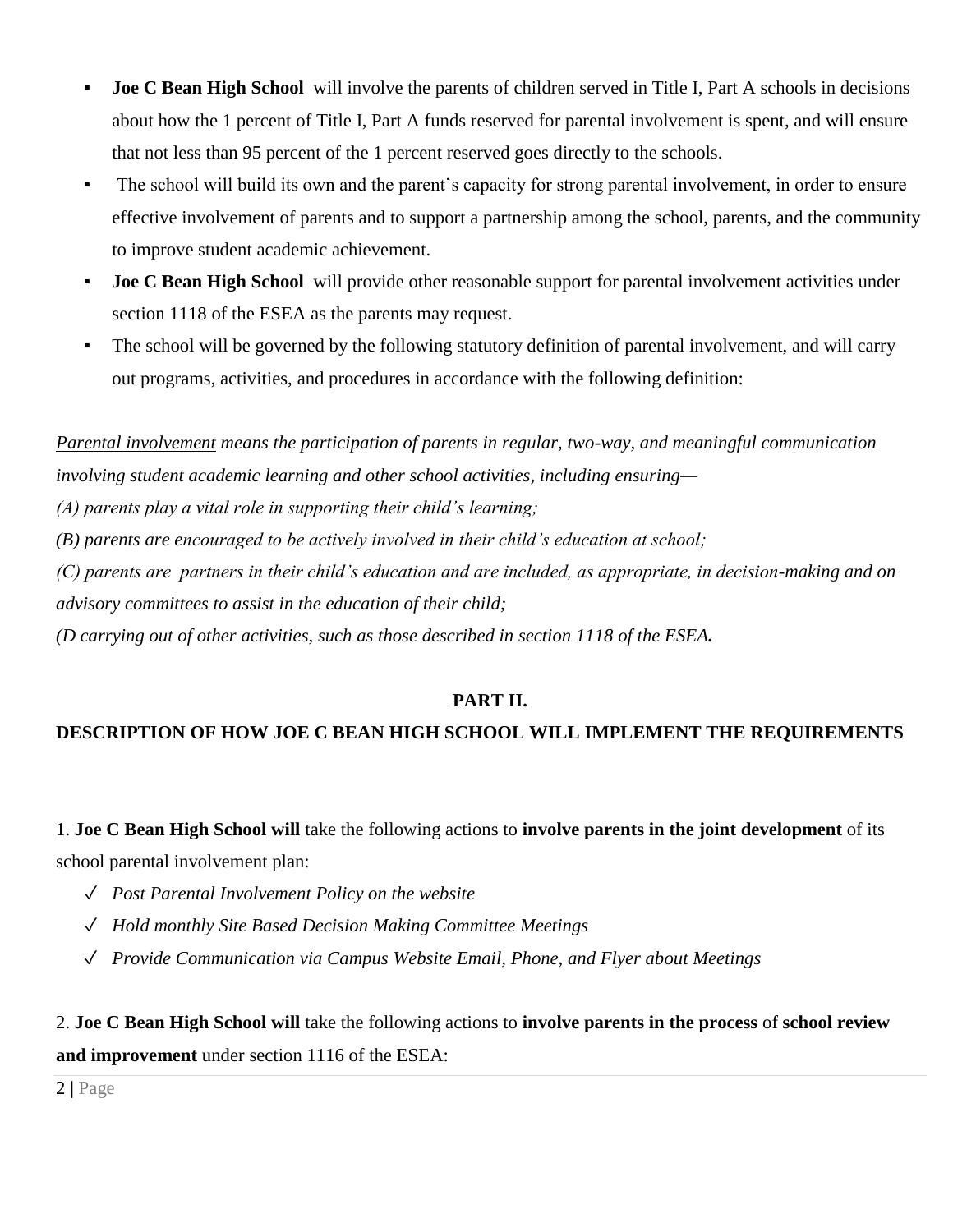- ✓ *Invite and Encourage Parents to Serve on Site Based Decision Making Committee*
- ✓ *Re-Establish a PTO on Campus*

3. **Joe C Bean High School will hold an annual meeting** to inform parents of the school's participation in Title I, Part A programs, and to explain the Title I, Part A requirements and the right of parents to be involved in Title I, Part A programs. **Joe C Bean High School will** convene the meeting at a convenient time and will offer a **flexible number** of parental involvement meetings, such as in the morning or evening, so that as many parents as possible are able to attend. The school will **encourage them to attend**, by:

- ✓ *Posting the meeting invitation to the campus website*
- ✓ *School Messenger*
- ✓ *Flyers*

4. **Joe C Bean High School will provide parents information** in a **timely manner** about Title I, Part A **programs** that includes a **description and explanation of the school's curriculum**, the **forms of academic assessment** used to measure children's progress, and the **proficiency levels** students are expected to meet by:

- ✓ *Parent Conferences*
- ✓ *Report Cards*
- ✓ *Progress Reports*
- ✓ *Curriculum Nights*
- ✓ *EOC Night*

5. **Joe C Bean High School will** at **the request of parents**, provide **opportunities for regular meetings for parents** to **formulate suggestions** and to participate, **as appropriate**, in decisions about the education of their children. The school will **respond to any such suggestions** as soon as practicably possible by:

- ✓ *Site Based Decision Making Team Meetings*
- ✓ *Principal/Counselor Coffee's*
- ✓ *Suggestion Box*

6. **Joe C Bean High School will** take the following actions to provide each parent **timely notice** when **their child** has been assigned or **has been taught for four (4) or more consecutive weeks by a teacher who is not highly** 

3 **|** Page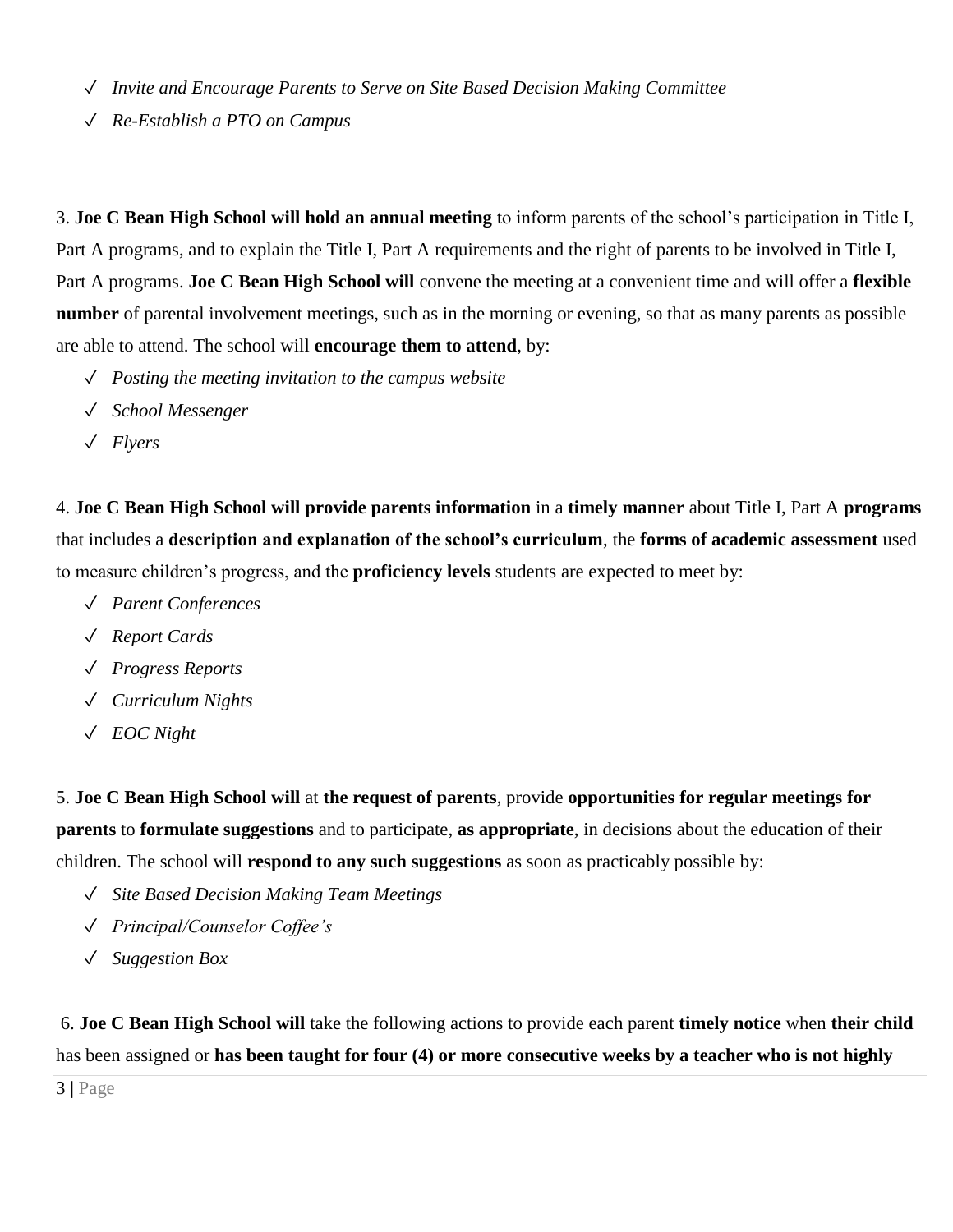**qualified** within the meaning of the term in section 200.56 of the Title I Final Regulations (67 Fed. Reg. 71710, December 2, 2002) by:

✓ *Formal Letter*

✓ *Parent Conferences as needed*

7. **Joe C Bean High School will provide assistance** to parents, as appropriate, in understanding topics such as the **State's** academic **content standards** and **student academic achievement standards**, **State and local academic assessments**, **how to monitor** a child's **progress**, and **how to work with educators** to improve the achievement of their children. PL 107-110 Section 1118(e) (1) by:

✓ *Parent Seminars*

8. **Joe C Bean High School will provide materials** and **training** to help **parents work with** their **children** to **improve** their children's **academic achievement**, such as literacy training and using technology, as appropriate, to foster parental involvement, by:

✓ *Parent Information Sessions*

9. **Joe C Bean High School will**, **with the assistance of its parents**, **educate** its **teachers, pupil services personnel, principals** and **other staff** in how to **reach out to**, **communicate with**, and **work with parents as equal partners** in the value and utility of contributions of parents, and in how to implement and coordinate parent programs and **build ties** between parents and schools, by:

- ✓ *Parenting Workshop - How to Communicate with Educators*
- ✓ *Social Media*
- ✓

10. **Joe C Bean High School will**, to the **extent feasible and appropriate**, **coordinate and integrate** parental involvement programs and activities, and conduct other programs that encourage and support parents in more fully participating in the education of their children, by:

✓ *Establish a Parent Resource Center*

11. **Joe C Bean High School will** take the following actions to **ensure** that **information** related to the **school and parent-programs, meetings, and other activities** is sent to parents of participating children in an **understandable** and uniform format, **including alternative formats upon request**, and, to the extent practicable, **in a language** the parents can understand including by not limited to:

4 **|** Page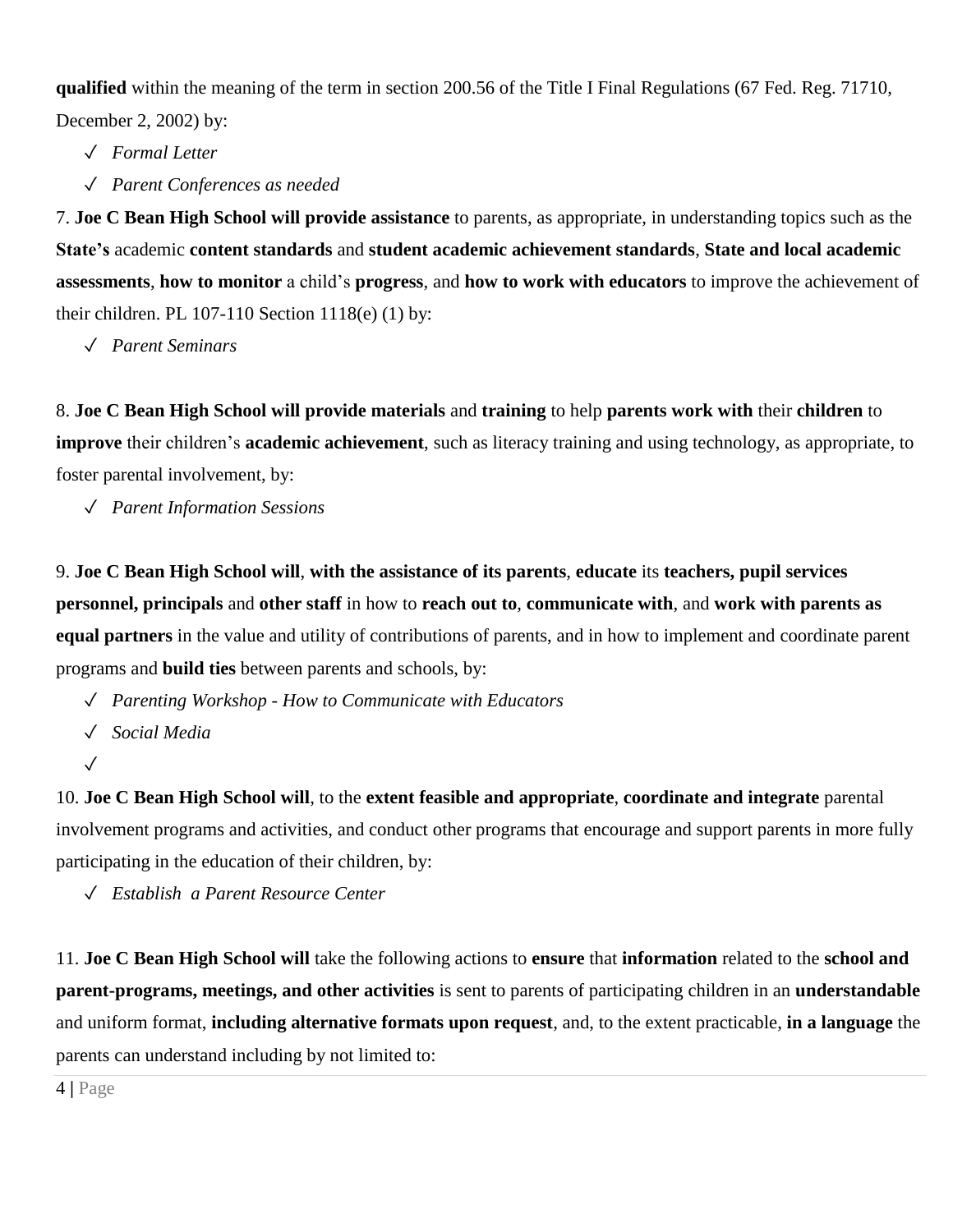#### **PART III.**

#### **DISCRETIONARY SCHOOL PARENTAL INVOLVEMENT POLICY**

NOTE: The School Parental Involvement Policy may include additional paragraphs listing and describing other **discretionary activities** that the school district, **in consultation with its parents**, chooses to undertake to **build parents' capacity** for involvement in the school and school system to support their children's academic achievement, such as the following discretionary activities listed under section 1118(e) of the ESEA:

- involving parents in the development of training for teachers, principals, and other educators to improve the effectiveness of that training;
- providing necessary literacy training for parents from Title I, Part A funds, if the school district has exhausted all other reasonably available sources of funding for that training;
- paying reasonable and necessary expenses associated with parental involvement activities, including transportation and child care costs, to enable parents to participate in school-related meetings and training sessions;
- training parents to enhance the involvement of other parents;
- adapting and implementing model approaches to improving parental involvement;
- encouraging appropriate roles for community-based organizations and businesses, including faith-based organizations, in parental involvement activities.